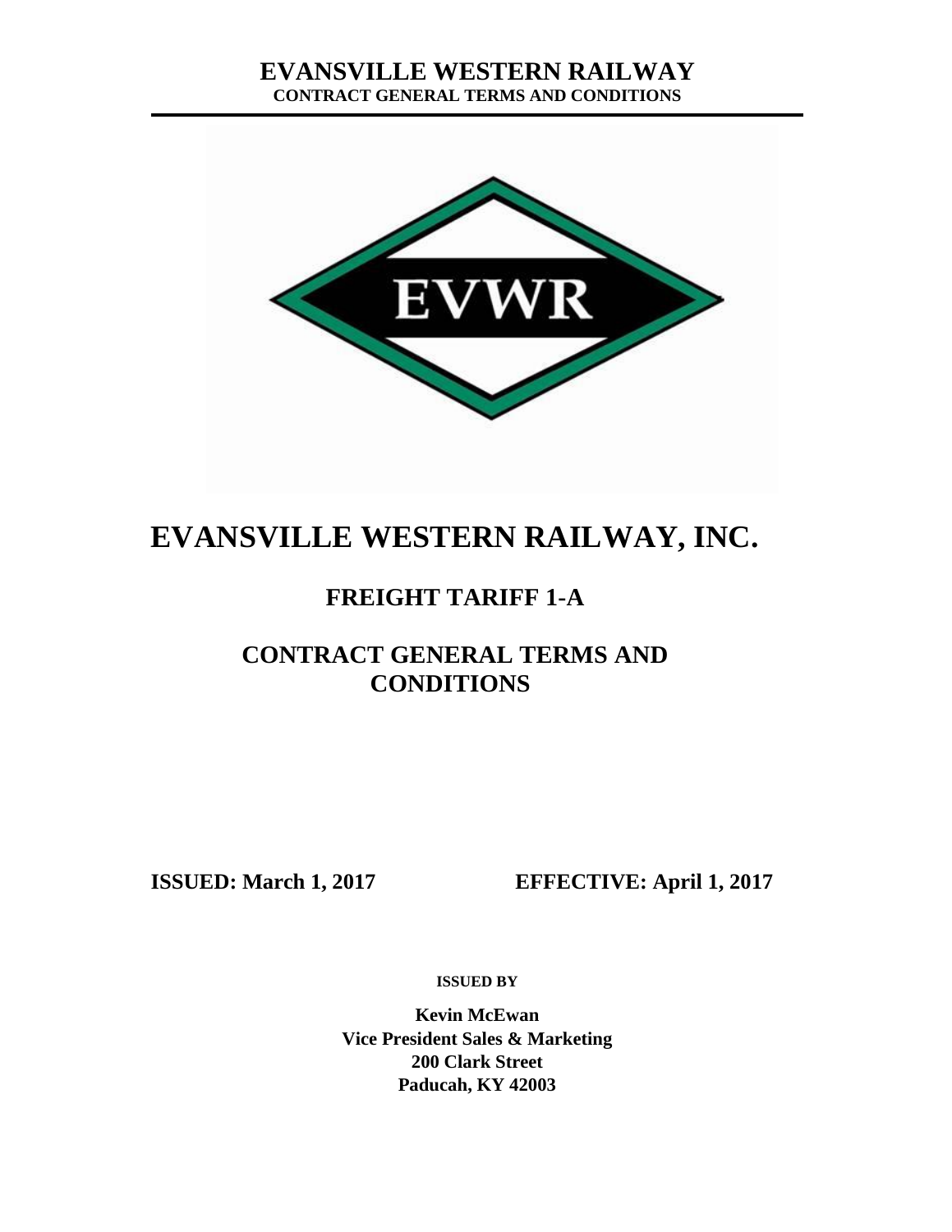### **1. Application**

The Terms and Conditions in this Tariff are applicable to and made a part of any Contract making reference to this Tariff, unless otherwise provided in the Contract.

#### **2. Cancelation of This Tariff**

This publication may not be cancelled by EVWR unless any and all contracts subject to the rules and conditions herein have either expired or have been cancelled.

# **3. Amendment of This Tariff**

This Tariff, once issued and effective, shall not be amended by EVWR. In the event EVWR desires to change provisions which govern its future contracts, it shall issue a new publication which shall pertain only to those contracts making specific reference thereto.

#### **4. Term of Contract**

The Contract shall become effective on the date specified in the Contract and shall expire on the date specified in the Contract. A Contract's term may be extended only by mutual written consent of all parties to the Contract. Termination of the Contract will not release any party from its obligations that accrued prior to the termination.

#### **5. Signatures**

Contract may be executed in one of two forms:

- A. As a signed contract, onto which all parties will affix a signature confirming their consent, or
- B. As a "signature less" Contract, the consent of which is confirmed via electronic means, such as e-mail or facsimile, and shall remain on file and substitute for written signatures.

# **6. Transportation Particulars**

Railroads agree to provide rail contract carriage transportation service with reasonable dispatch over their lines for Industry at the rates, terms and conditions set forth in the Contract.

# **7. Shipment Description and Instructions**

Shipments will be accompanied by a bill of lading and/or billing instructions referencing the Contract's identification number, and containing the appropriate Standard Transportation Commodity Code (STCC) and routing instructions. Any notation made on the shipping order which is in any way inconsistent with the terms of the Contract, or which purports to enlarge, modify or change the Contract is void and of no effect. For purposes of determining the date on which a shipment was made, the waybill date will govern.

# **8. Shipping Limitations**

The name of only one consignor, one origin, one consignee and one destination shall appear on a Shipment Instruction. No shipments shall be made as "Order Notify" shipments.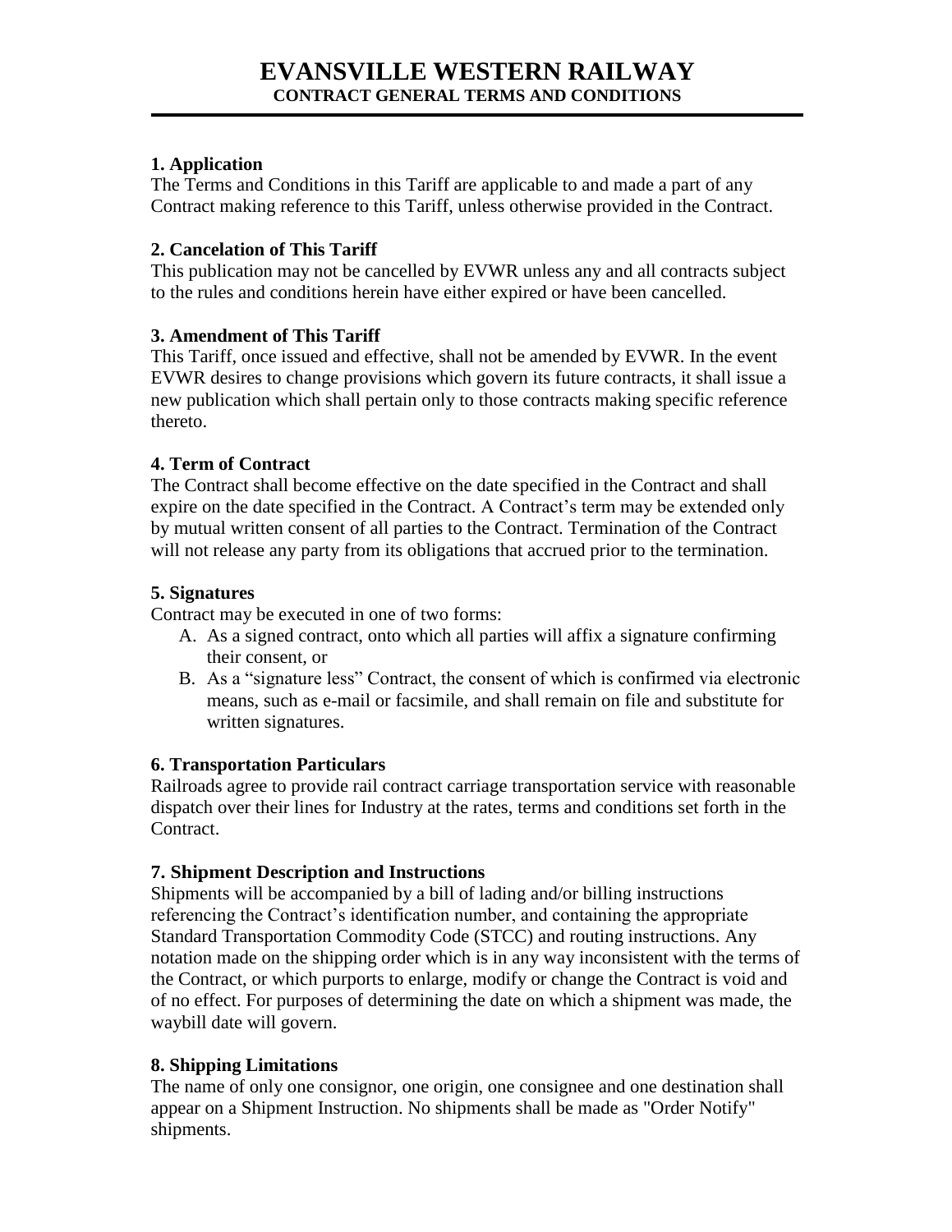# **EVANSVILLE WESTERN RAILWAY CONTRACT GENERAL TERMS AND CONDITIONS**

#### **9. Loading and Unloading**

Customer shall have the sole responsibility, at its sole expense, for properly packaging, labeling, marking, blocking, bracing, placarding, loading and unloading the commodity into or out of equipment to be transported. Customer shall comply with the loading rules of the Association of American Railroads and applicable federal, state and local loading rules as well as applicable federal, state and local requirements regarding the handling of the commodity. Customer shall further be responsible for insuring that the load limits of any equipment used for transporting the commodity are not exceeded. In the event it is discovered that equipment has been overloaded, Railroad may set out such equipment at a location convenient to Railroad and shall notify Customer by telephone, confirmed in writing, of the location of the overloaded equipment. Railroad may then either (1) contact customer in which event Customer shall have twenty-four (24) hours to remove excess weight; or (2) move the overloaded equipment to a location suitable for removal of the excess weight that meets with all federal, state and local requirements. In any event, Customer shall be responsible for performing and bearing all costs for movement of the overloaded railcar and removal of excess weight. Railroad will move the affected equipment to destination in such manner and time as is practicable after Railroad receives notice from customer that excess weight has been removed.

#### **10. Car Supply**

If a Railroad is to furnish cars, such Railroad will do so on a non-guaranteed basis subject to availability and distribution considerations. If Customer is to furnish cars, Customer will obtain any necessary OT5 authority. If a particular contract provides for No Mileage Rates applicable in privately-owned or leased equipment, then Railroad(s) will not be liable for, and Customer shall hold Railroad(s) harmless against, mileage, per diem or other charges in connection with the use of Customer furnished cars.

#### **11. Incorporation of Documents; Conflict in Terms and Conditions**

The Contract incorporates the provisions of the Uniform Straight Bill of Lading, as well as AAR and other industry standards, requirements and procedures, including, but not limited to the Bureau of Explosives BOE 6000-series, Directory of Hazardous Materials Shipping Description (Issued by RAILINC), Official Railroad Station List OPSL 6000-series, Official Railway Equipment Register RER-series, Standard Transportation Commodity Code STCC 6001-series, Uniform Freight Classification UFC 6000-series, EVWR Circular 5-series (Credit and Payment Terms) and EVWR Tariffs 4000-series (Coal & Petroleum Coke), 5000-series (Unit Trains other than Coal/Coke), 7500-series (Percent of Revenue Fuel Surcharge), 8001-series (General Rules and Accessorial Services), 8500-series (Mileage Based Fuel Surcharge), and 9000-series (Demurrage and Storage). In the event of conflict of terms, the other provisions of the Contract and then this Tariff shall govern.

#### **12. Participating Railroads**

Customer acknowledges that it may not be party to, and may not have access to, any agreements for the divisions of rates or revenues associated with these Terms.

#### **13. Volume Guarantees**

Customer shall satisfy any Volume Guarantee provided in the Contract for each contract term. Failure to satisfy the Contract Volume Guarantee shall result in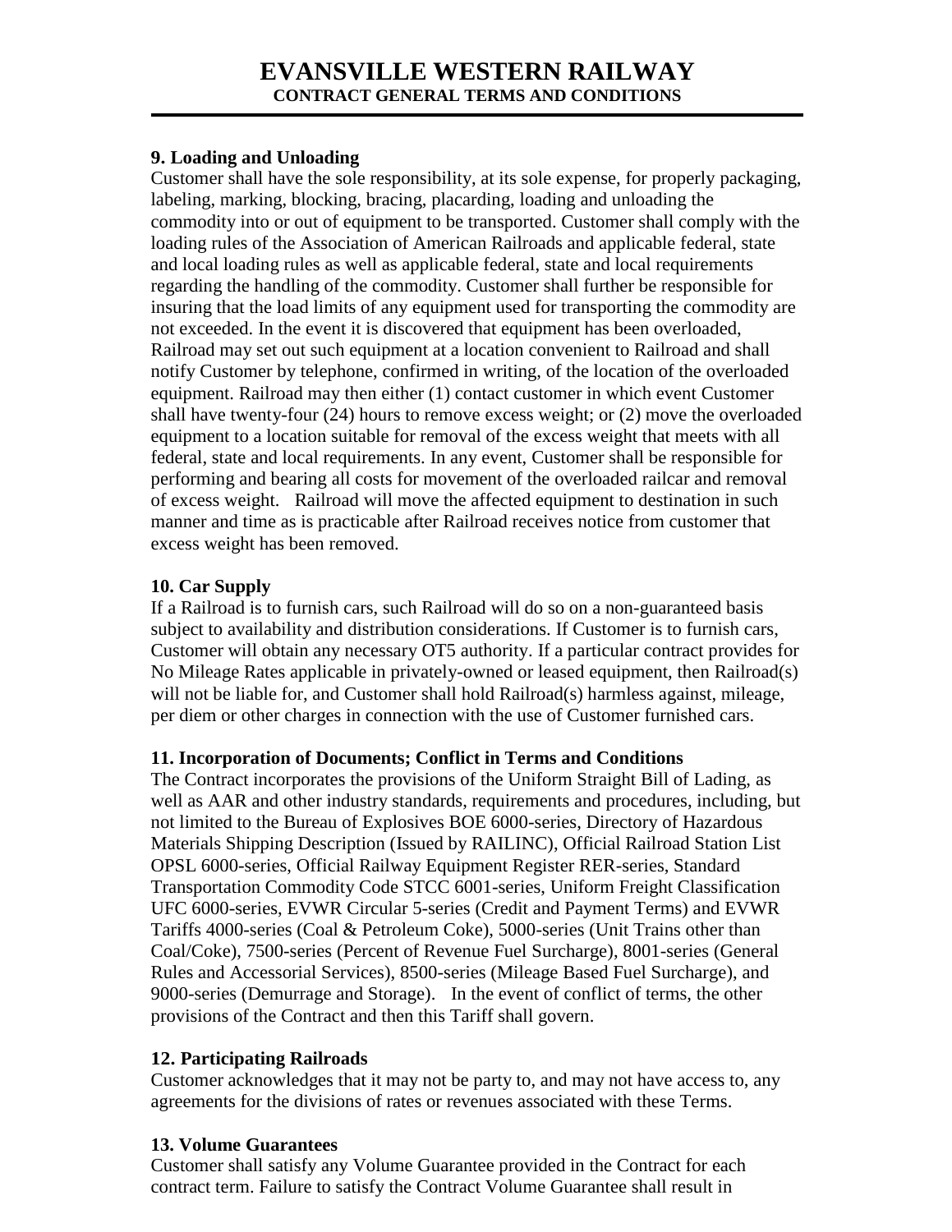# **EVANSVILLE WESTERN RAILWAY CONTRACT GENERAL TERMS AND CONDITIONS**

Customer being assessed a penalty in the form of liquidated damages as described in the Contract. Customer shall be required to provide written certification of the degree of compliance or non-compliance to the Volume Guarantee no later than sixty (60) days after the end of the volume period, with payment of any penalties due. In the event Customer does not provide timely certification EVWR shall have the right, upon seven (7) days written notice, to inspect the books and records of Customer to ascertain if Customer has met the Volume Guarantee.

#### **14. Payment of Charges - Extension of Credit**

Payment of all rates and charges that may accrue and become due from Customer to EVWR in connection with a Contract shall be made within the time frames set forth in, and subject to the finance charges, late charges, and other provisions of EVWR Circular 5-series (Credit and Collection Terms). If Customer fails to pay all rates and charges as required by this paragraph, EVWR may, without limitation, cancel or suspend its credit privileges or terminate the Contract. Customer may not set off or withhold any payment due to any Railroad.

#### **15. Claims for Overpayment of Charges**

Claims for overpayment of charges must be in writing and received by EVWR no later than one year after delivery of shipment or tender of delivery of shipment. Any lawsuit for overpayment of charges must be filed within two years after delivery or tender of delivery of shipment. Any claim or lawsuit not filed within the periods set forth in the preceding sentences or under eight-five dollars (\$85) per Shipment Instruction is waived by Industry

#### **16. Switching Absorption**

Except as may be otherwise provided in the Contract, EVWR will not absorb the switch charge, or a portion thereof, of the railroad serving the actual loading point at Origin and/or the actual unloading point at Destination. Movements to or from such points will be automatically deleted from any rate authority if the associated switch service is terminated.

#### **17. Fuel Rate Adjustment**

EVWR will apply a fuel adjustment to the line haul rates and charges as provided for in the Contract, and according to the terms of the applicable fuel surcharge publication.

#### **18. Return Shipments**

Should a shipment arrive at a destination and be rejected and not unloaded or partially unloaded, Customer may return the shipment to Origin, via the reverse of the inbound route, and Railroads shall assess the Contract Rate applicable to the inbound shipment at the level in effect on the date shipment is tendered for return movement.

# **19. Changes in Railroad Operations**

Railroads are not obligated to continue ownership, maintenance (including weight standards), or operation of any rail lines. Railroads will not be liable for any consequential damages or increased transportation costs incurred by Customer as a result of Railroad's discontinuation of ownership, maintenance (including weight standards), or operation of any rail lines. Any Volume Guarantee made by Customer which cannot be met due to the lawful cessation of service or abandonment of any rail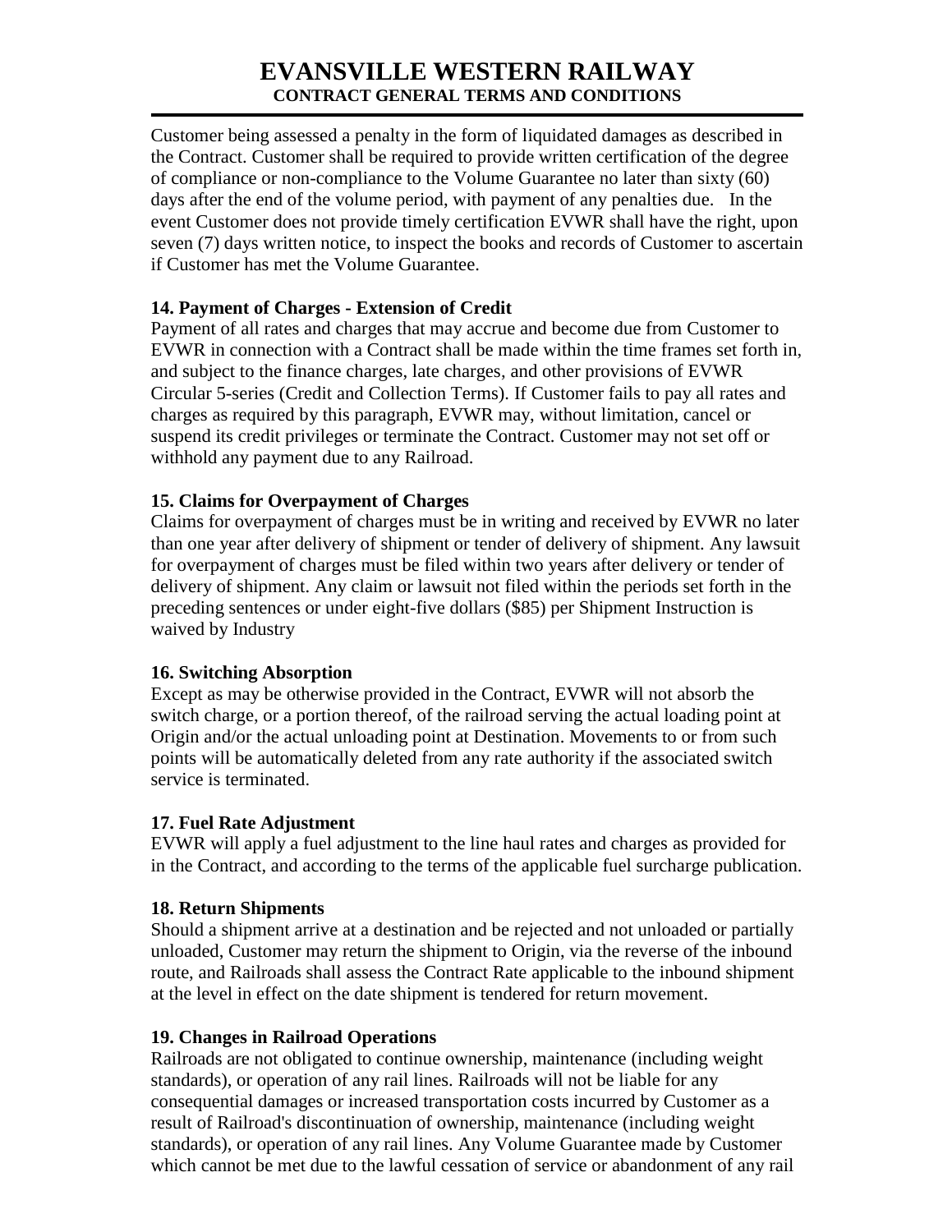# **EVANSVILLE WESTERN RAILWAY CONTRACT GENERAL TERMS AND CONDITIONS**

lines during any period of the Contract will be waived to the extent caused by such changes.

#### **20. Damage Claims**

Claims for loss, damage or delay to any commodity shipped pursuant to the Contract shall be governed by the provisions of 49 USC §11706, 49 CFR §1005, and related decisions. EVWR liability for loss or damage is contingent upon EVWR or its agent receiving immediate notification of all noted visible losses or damages discovered during the unloading of a rail car. Loss or damage discovered other than between 8:00 A.M. and 5:00 P.M., Monday through Friday, shall be reported no later than 24 hours following unloading from rail car, Saturdays, Sundays, and Holidays excluded. Concealed damage must be reported immediately upon discovery and made available for inspection at point of delivery. All loss or damage may be reported at the following telephone number: 270-444-4424.

Any claim for loss or damage must be filed within nine (9) months of the date the shipment was delivered, or in the case of failure to make delivery, then within nine (9) months after a reasonable time for delivery. Any lawsuit or other action for the enforcement or liability for loss of damage must be instituted within two years after EVWR first declines the claim. Any claim or lawsuit not filed within the periods set forth in the preceding sentences is waived by Customer. Loss and damage claims submitted to EVWR should be sent or delivered to:

> Manager Customer Accounting Evansville Western Railway 200 Clark Street Paducah, KY 42003 Phone (270)444-4424

#### **21. Agent**

Any third party performing any obligation of Customer or EVWR is considered to be such party's agent. Customer acknowledges and agrees that it shall be responsible for any charges or damages incurred or caused by its agents in connection with the Contract. For the avoidance of doubt, no other rail carrier shall be deemed EVWR's agent in connection with any rail transportation provided in connection with the Contract.

#### **22. Indemnification**

Upon delivery to and acceptance by Customer of the commodity transported, Railroad and Railroad's affiliated companies, partners, successors, assigns, legal representatives, officers, directors, shareholders, employees, and agents (collectively 'Indemnitees') shall be relieved from any further obligation with regard to the disposition of the Commodity. Customer hereby agrees to release, defend, indemnify, and hold Railroad harmless for, from and against any and all losses, damages (including special, incidental, and consequential damages), suits, liabilities, fines, penalties, costs, causes of action, demands, judgments and expenses (including without limitation, court costs, attorneys' fees, and costs of investigation, removal and remediation and government oversight costs) environmental or otherwise (collectively 'Liabilities') of any nature, kind or description of any person or entity directly or indirectly arising out of, resulting from or related to (in whole or in part) the disposition of the Commodity, or the work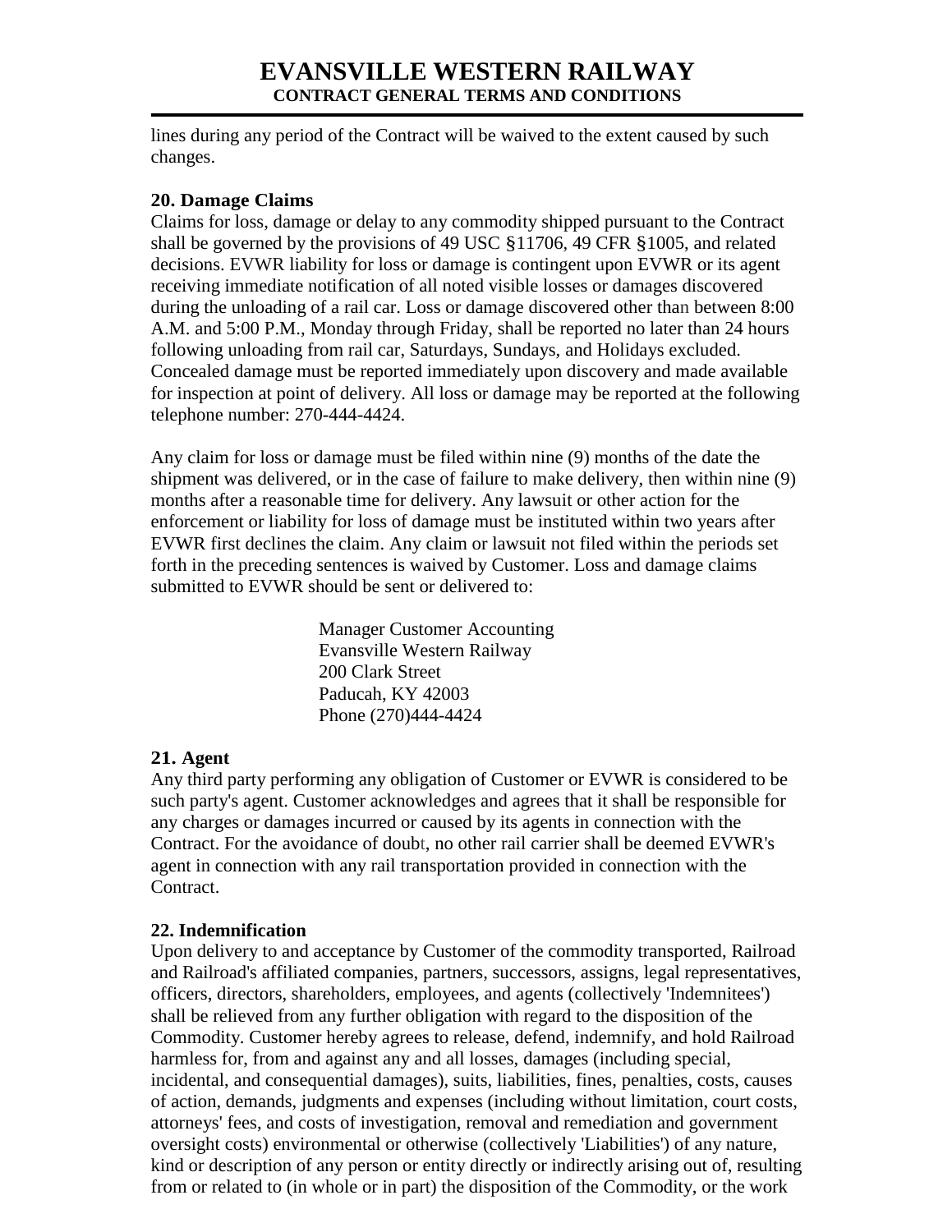performed by Customer or a licensed EPA cleanup-disposal operator designated by Customer including but not limited to, damages caused by sudden pollution. Customer shall, at the sole option of Railroad, defend the Indemnitees at Customer's sole expense in any claim involving the same. The foregoing indemnification and hold harmless provision shall not apply to any Liabilities wholly caused by the sole negligence of any Indemnitee.

Any Railroad that is a party to a Contract warrants that it is and will maintain the ability to be financially responsible for general liability (including contractual liability) insurance of not less than ten million dollars combined single incident limit for bodily injury and property damage. Customer agrees to keep in force general liability (including contractual liability) insurance of not less than ten million dollars combined single incident limit for bodily injury and property damage. Certification of insurance will be furnished by Customer to Railroad(s) party to Contracts referencing this Tariff.

# **23. Joint Liability**

Each party shall indemnify ('Indemnifying Party') and hold harmless the other party for all judgments, awards, claims, demands, and expenses, including without limitation, attorneys' fees, environmental damage, hazardous materials damage, fines or penalties, for injury or death to all persons, including Railroad's and Customer's officers and employees, and for loss and damage to property belonging to any person whomsoever ('Loss or Damage'), arising during the transportation of the commodity, but only to the extent the Indemnifying Party's negligence causes or contributes to any such Loss or Damage. In the event the proximate cause of such Loss or Damage cannot be determined, any liability for such Loss or Damage shall be shared equally between Railroad and Customer.

# **24. Railcars Transporting Hazardous Chemicals**

Equipment used shall be privately owned or leased cars as described in the Contract and the Official Railway Equipment Register and tendered to Railroad in accordance with all applicable hazardous material regulations of the United States Department of Transportation (DOT), as published in 49 CFR. Railroad is not obligated to accept privately owned or leased equipment that does not have OT-5 approval from Railroad. Customer shall indemnify and hold harmless Railroad for loss, damage or injury due to any defects in privately owned or leased equipment, improper loading practices, or failure to properly close, secure and tender loaded or empty equipment, as prescribed by DOT regulations. Customer shall indemnify and hold harmless Railroad for loss, damage or injury due to presence of any trace chemicals or contaminants in the commodity which are not described in the commodity's proper shipping name, as provided in CFR Section 172.01.

# **25. Rail Security Sensitive Shipments**

Rail Security Sensitive Shipments (RSSM) are defined by the Transportation Security Administration (TSA) in the Code of Federal Regulations at 49 C.F.R. 1580. RSSM include TIH/PIH commodities and more than 5,000 lbs. of either division 1.1, 1.2, or 1.3 Explosive materials or Class 7 radioactive materials. To comply with TSA requirements for attended interchanges of RSSM shipments, EVWR has established the following approved interchange:

• Evansville, IN with CSXT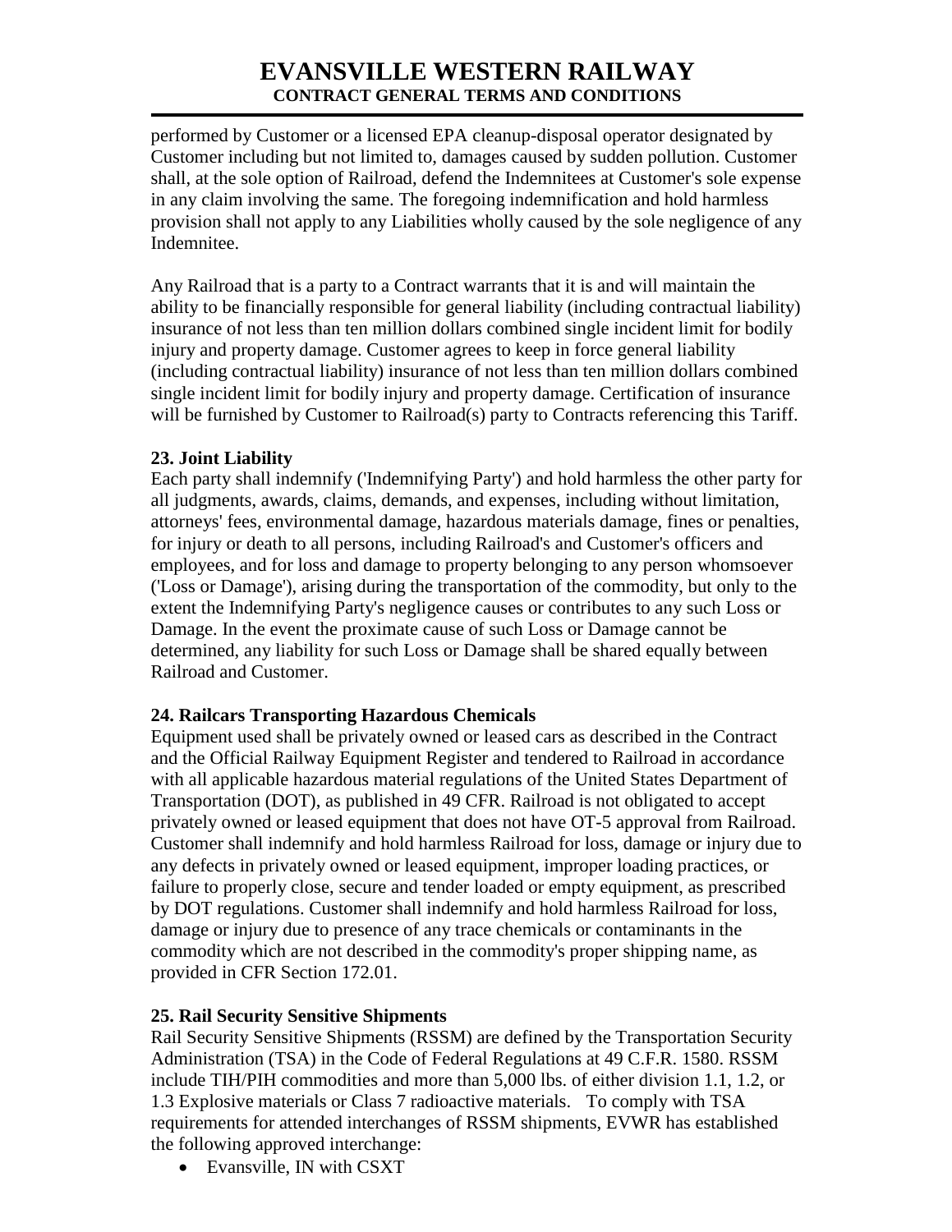EVWR will not accept any RSSM car at or for transportation to an unapproved interchange.

### **26. Confidentiality**

The Contract is considered confidential and may not be disclosed to a third party without the consent of EVWR except: (a) as required by statute, regulation or valid court order, (b) to a parent, affiliate or subsidiary company or (c) to an auditing firm or legal counsel that are bound by confidentiality provisions. If this paragraph is breached, then the Contract may be terminated by EVWR upon notice to Industry.

# **27. Force Majeure**

A party shall be excused from its performance under the contract if and to the extent prevented or delayed by the following natural or deemed force majeure conditions: Act of God; authority of law; major weather impediments; fire; explosion; labor disputes; embargo; war; insurrection; threatened or actual act of terrorism; derailment; or other like causes beyond its control. A downturn in the economy is not a force majeure condition. The term for which any rates are offered shall not be extended due to the force majeure condition. The party claiming force majeure' shall notify all other parties as soon as practical upon the beginning and ending of the force majeure condition. The suspension of any obligations under this item shall cause the level of Volume Guarantee in the Contract to be reduced by 1/300 for each day of force majeure.

#### **28. Assignment**

No party to the Contract may assign, in whole or in part, any interest arising under the Contract without the prior written consent of the other parties such consent will not be unreasonably withheld. No such consent will be required where the assignment is to a successor in interest of all of the assets of a party. Any assignment without consent will provide the party whose written consent should have been obtained the option to terminate the Contract.

#### **29. Miscellaneous**

- Railroads may, subject to any required regulatory approval, discontinue service on, or abandon the rail line that services any Origin or Destination. Such discontinuance or abandonment shall result in the automatic deletion of the applicable Origin or Destination from any Contract at no liability to Railroads as of the date of such discontinuance or abandonment.
- Rates and prices in any other rate authority may not be used to make a combination of rates or prices that lower the prices offered in the Contract.
- Unless specifically provided for in the Contract, diversion, re-consignment, and transit privileges are not allowed.
- The waiver of any provision in these Terms must be in writing. Failure to enforce any provision is not a waiver.
- All notices between the parties must be in writing and sent to the parties by First Class U.S. Mail, express carrier or electronic mail. Notices should be sent to:

Kevin McEwan, VP Marketing 200 Clark Street, Paducah, KY 42003 or [kmcewan@palrr.com.](mailto:kmcewan@palrr.com)